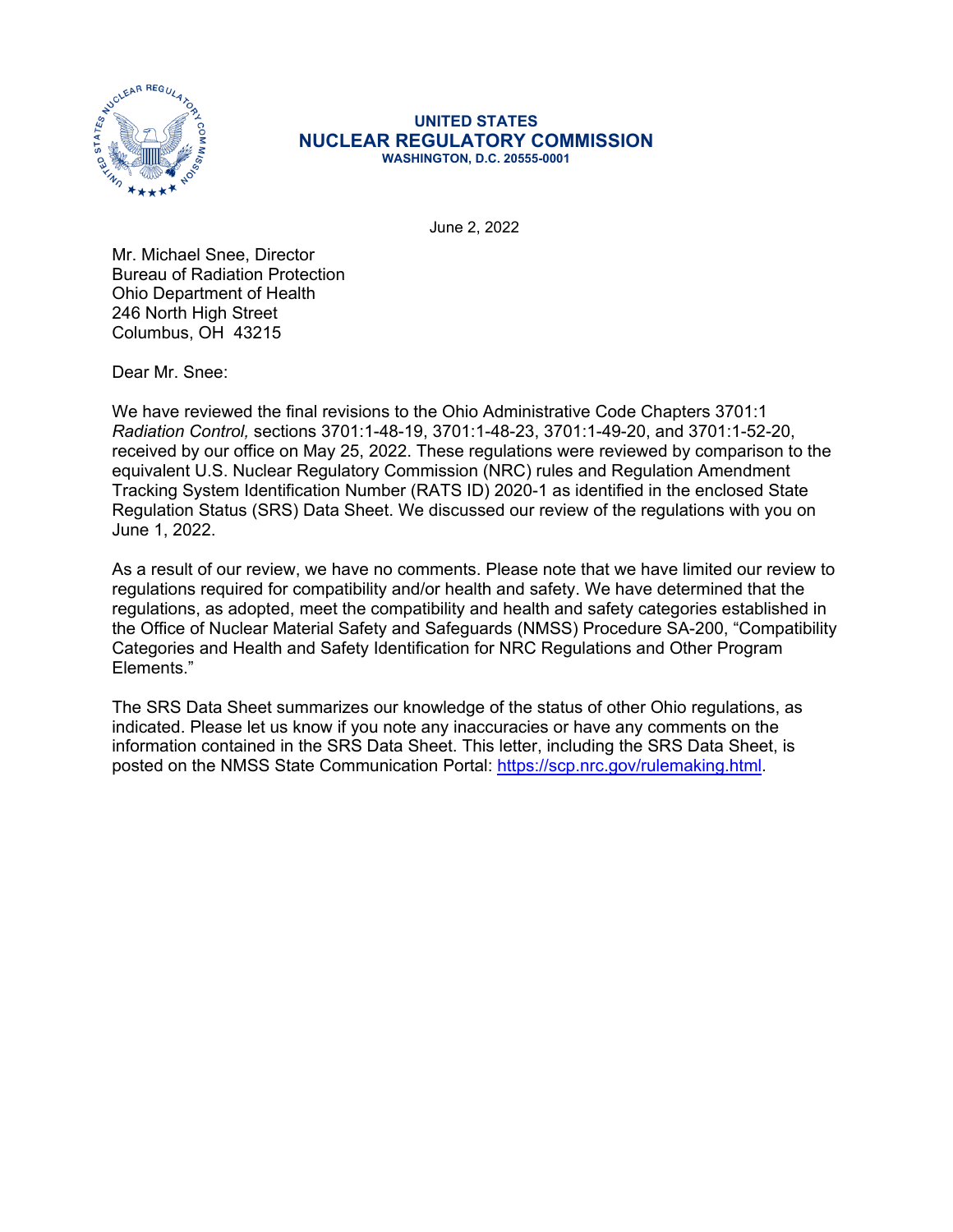If you have any questions regarding the review results, the compatibility and health and safety categories, or any of the NRC regulations used in the review, please contact Michelle Beardsley, State Regulation Review Coordinator, at (301) 415-0275 ([Michelle.Beardsley@nrc.gov](mailto:Michelle.Beardsley@nrc.gov)).

Sincerely, Signed by Anderson, Brian on 06/02/22

Brian Anderson, Chief State Agreement and Liaison Programs Branch Division of Materials Safety, Security, State, and Tribal Programs Office of Nuclear Material Safety and Safeguards

Enclosure: Ohio SRS Data Sheet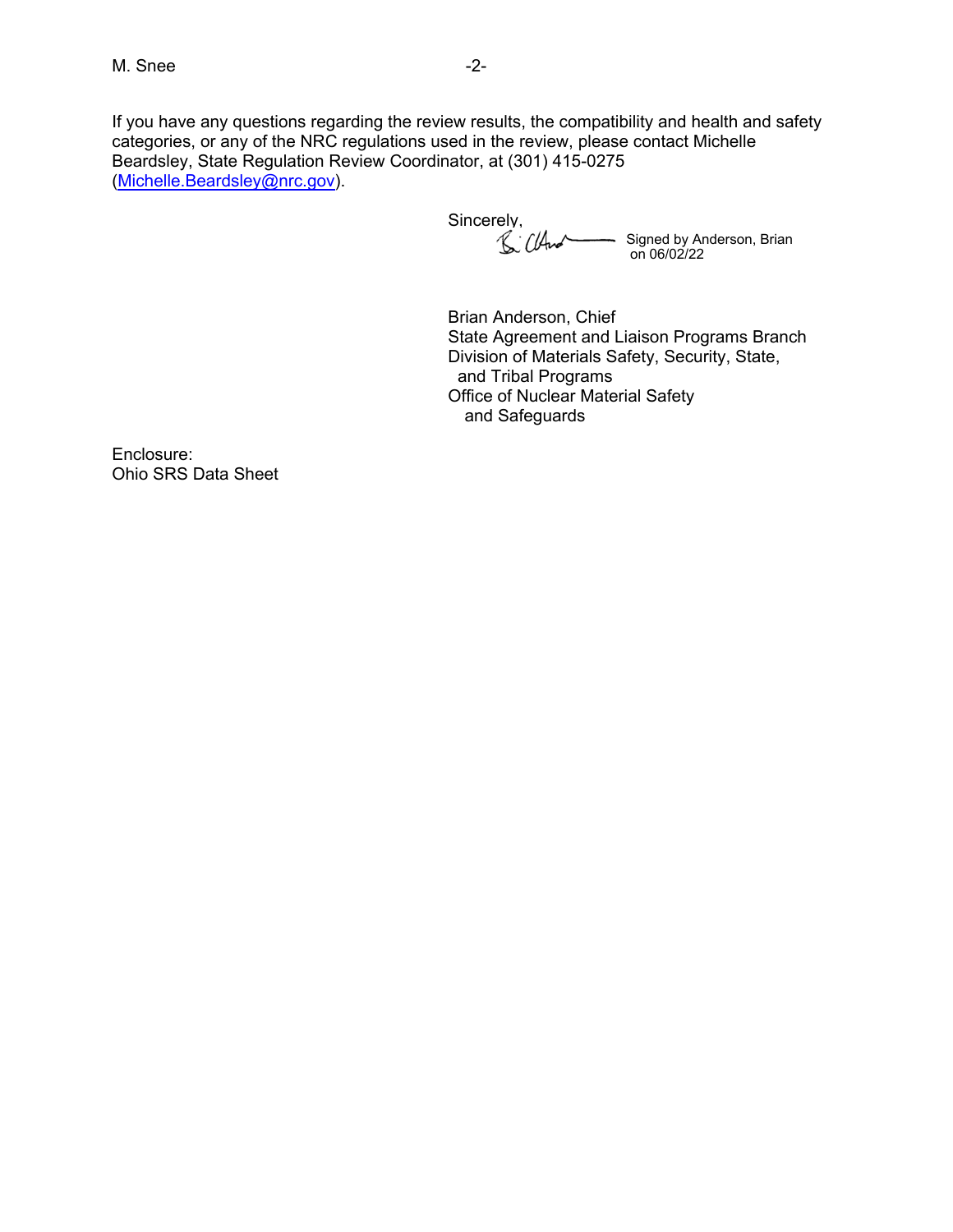SUBJECT: OHIO FINAL REGULATIONS TO RATS ID 2020-1 DATE June 2, 2022

DISTRIBUTION: SP 07 DIR RF 22-41 DPicirillo, RSAO Ohio File

## ADAMS Accession No. ML22151A201 pkg and ML22153A038 letter

| <b>OFFICE</b> | MSST       | OGC | MSST              |
|---------------|------------|-----|-------------------|
| <b>NAME</b>   | MBeardsley | NΑ  | <b>BCAnderson</b> |
| <b>DATE</b>   | 06/02/22   |     | 06/02/22          |

**OFFICIAL RECORD COPY**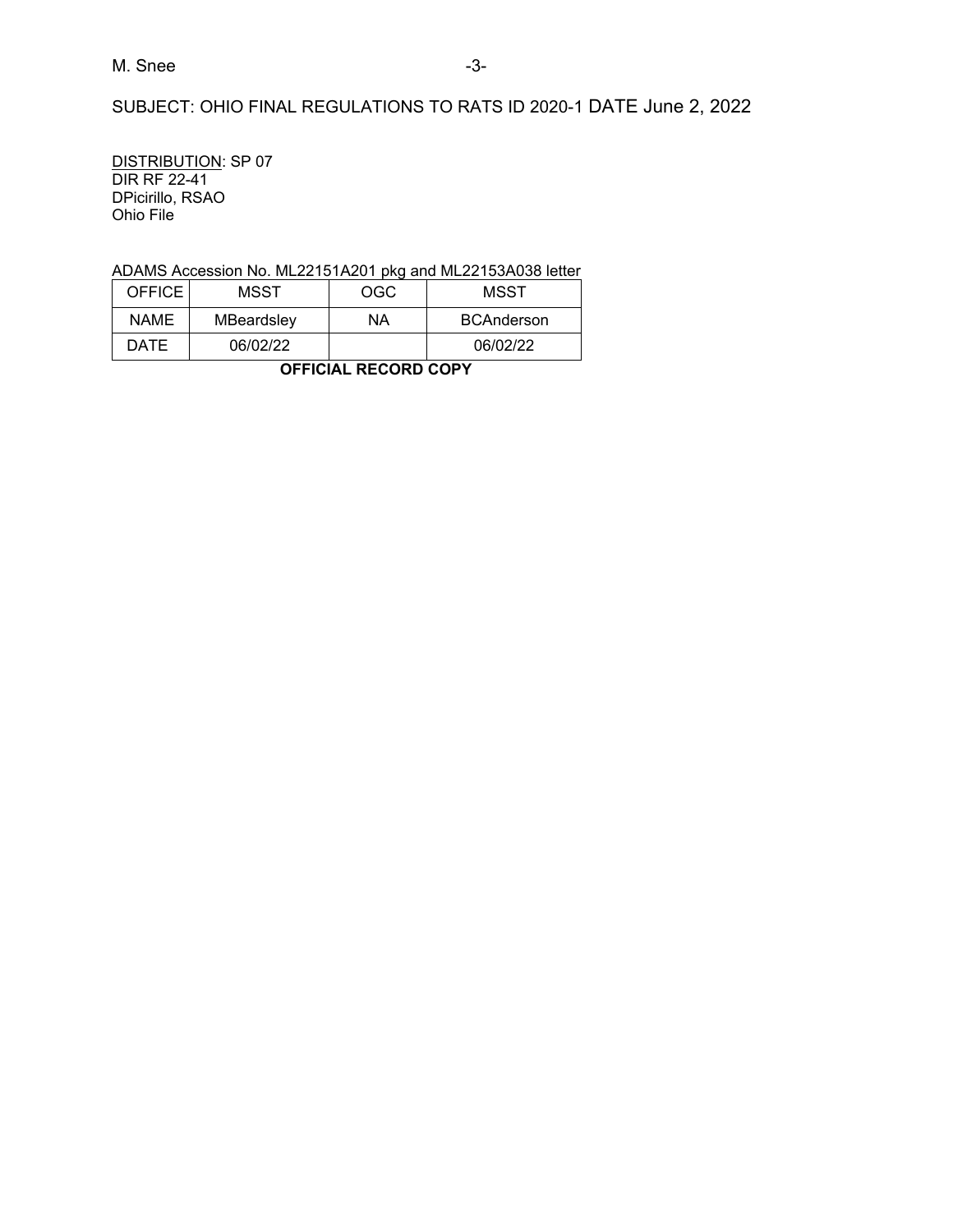## **STATE REGULATION STATUS**

**State: Ohio Tracking Ticket Number: 22-41 Date: June 2, 2022**

**[ # amendment(s) reviewed identified by a \* at the beginning of the equivalent NRC requirement.]** 

| <b>RATS ID</b> | <b>NRC Chronology Identification</b>                                                                                                                         | Date Due for<br><b>State Adoption</b> | Incoming<br><b>Letter</b> | Outgoing<br>Package                      | <b>Notes</b>                                                                                 |
|----------------|--------------------------------------------------------------------------------------------------------------------------------------------------------------|---------------------------------------|---------------------------|------------------------------------------|----------------------------------------------------------------------------------------------|
| 1991-1         | Safety Requirements for Radiographic Equipment<br>Part 34<br>55 FR 843<br>(Superceded by 1997-5)                                                             | 01/10/1994                            | Final<br>ML023250117      | No Comments<br>01/09/2003<br>ML030060349 | Ohio has adopted Final Regulations<br>equivalent to RATS ID: 1997-5.                         |
| 1991-2         | <b>ASNT Certification of Radiographers</b><br>Part 34<br>56 FR 11504<br>(Superceded by 1997-5)                                                               | none                                  | Final<br>ML023250117      | No Comments<br>01/09/2003<br>ML030060349 | Ohio has adopted Final Regulations<br>equivalent to RATS ID: 1997-5.                         |
| 1991-3         | <b>Standards for Protection Against Radiation</b><br>Part 20<br>56 FR 23360; 56 FR 61352; 57 FR 38588; 57 FR<br>57877; 58 FR 67657; 59 FR 41641; 60 FR 20183 | 01/01/1994                            | Final<br>ML040920160      | No Comments<br>04/14/2004<br>ML041060011 |                                                                                              |
| 1991-4         | Notification of Incidents<br>Parts 20, 30, 31, 34, 39, 40, and 70<br>56 FR 64980                                                                             | 10/15/1994                            | Final<br>ML083200007      | No Comments<br>12/10/2008<br>ML083220971 |                                                                                              |
| 1992-1         | Quality Management Program and<br>Misadministrations<br>Part 35<br>56 FR 34104<br>(Superceded by 2002-2)                                                     | 01/27/1995                            | Final<br>ML061440106      | No Comments<br>06/08/2006<br>ML061590424 | Ohio has adopted Final Regulations<br>equivalent to RATS ID: 2002-2.                         |
| 1992-2         | Eliminating the Recordkeeping Requirements<br>for Departures from Manufacturer's Instructions<br>Parts 30 and 35<br>57 FR 45566                              | none                                  | Final<br>ML061440106      | No Comments<br>06/08/2006<br>ML061590424 | These regulation changes are not<br>required to be adopted for purposes<br>of Compatibility. |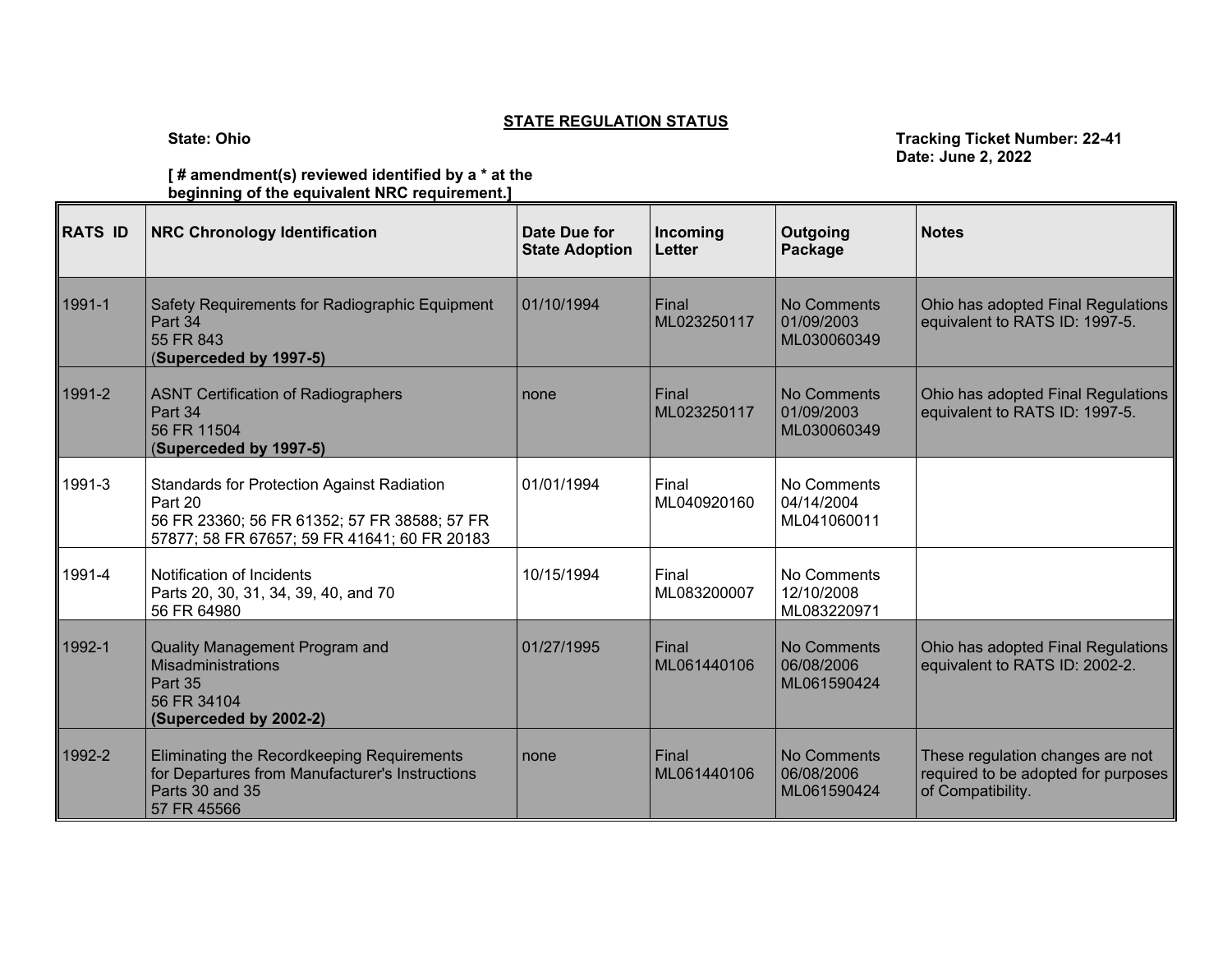| <b>RATS ID</b> | <b>NRC Chronology Identification</b>                                                                                                                               | Date Due for<br><b>State Adoption</b> | Incoming<br>Letter   | Outgoing<br>Package                      | <b>Notes</b> |
|----------------|--------------------------------------------------------------------------------------------------------------------------------------------------------------------|---------------------------------------|----------------------|------------------------------------------|--------------|
| 1993-1         | Decommissioning Recordkeeping and License<br>Termination: Documentation Additions [Restricted<br>areas and spill sites]<br>Parts 30 and 40<br>58 FR 39628          | 10/25/1996                            | Final<br>ML083200007 | No Comments<br>12/10/2008<br>ML083220971 |              |
| 1993-2         | Licensing and Radiation Safety Requirements for<br><b>Irradiators</b><br>Part 36<br>58 FR 7715                                                                     | 07/01/1996                            | Final<br>ML023250117 | No Comments<br>01/09/2003<br>ML030060349 |              |
| 1993-3         | Definition of Land Disposal and Waste Site QA<br>Program<br>Part 61<br>58 FR 33886                                                                                 | 07/22/1996                            | Final                | No Comments<br>10/09/1998                |              |
| 1994-1         | Self-Guarantee as an Additional Financial<br>Mechanism<br>Parts 30, 40, and 70<br>58 FR 68726; 59 FR 1618                                                          | none                                  | Final                | No Comments<br>10/09/1998                |              |
| 1994-2         | Uranium Mill Tailings Regulations: Conforming NRC<br>Requirements to EPA Standards<br>Part 40<br>59 FR 28220                                                       | 07/01/1997                            | Final                | No Comments<br>10/09/1998                |              |
| 1994-3         | Timeliness in Decommissioning Material Facilities<br>Parts 30, 40, and 70<br>59 FR 36026                                                                           | 08/15/1997                            | R <sup>1</sup>       | No Comments<br>7/26/00                   |              |
| 1995-1         | Preparation, Transfer for Commercial Distribution,<br>and Use of Byproduct Material for Medical Use<br>Parts 30, 32, and 35<br>59 FR 61767; 59 FR 65243; 60 FR 322 | 01/01/1998                            | Final<br>ML061440106 | No Comments<br>06/08/2006<br>ML061590424 |              |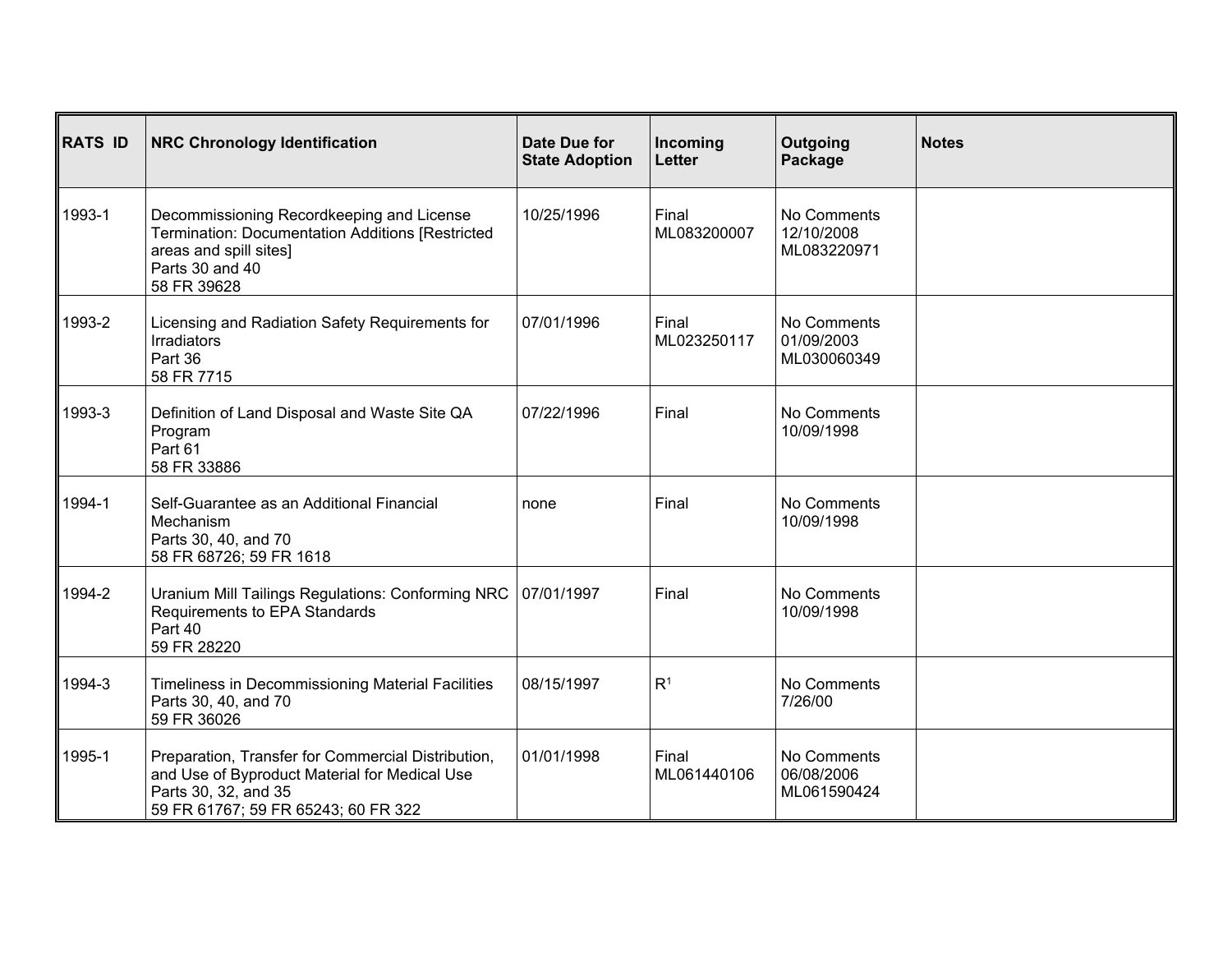| <b>RATS ID</b> | <b>NRC Chronology Identification</b>                                                                                                           | Date Due for<br><b>State Adoption</b> | Incoming<br><b>Letter</b> | Outgoing<br>Package                             | <b>Notes</b>                                                         |
|----------------|------------------------------------------------------------------------------------------------------------------------------------------------|---------------------------------------|---------------------------|-------------------------------------------------|----------------------------------------------------------------------|
| 1995-2         | Frequency of Medical Examinations for Use of<br><b>Respiratory Protection Equipment</b><br>Part 20<br>60 FR 7900                               | 03/13/1998                            | Final<br>ML041240504      | No Comments<br>06/14/2004<br>ML041670402        |                                                                      |
| 1995-3         | Low-Level Waste Shipment Manifest Information<br>and Reporting<br>Parts 20 and 61<br>60 FR 15649; 60 FR 25983                                  | 03/01/1998                            | Final<br>ML040920160      | No Comments<br>04/14/2004<br>ML041060011        |                                                                      |
| 1995-4         | Performance Requirements for Radiography<br>Equipment<br>Part 34<br>60 FR 28323<br>(Superceded by 1997-5)                                      | 06/30/1998                            | Final<br>ML023250117      | <b>No Comments</b><br>01/09/2003<br>ML030060349 | Ohio has adopted Final Regulations<br>equivalent to RATS ID: 1997-5. |
| 1995-5         | Radiation Protection Requirements: Amended<br>Definitions and Criteria<br>Parts 19 and 20<br>60 FR 36038                                       | 08/14/1998                            | Final<br>ML040920160      | No Comments<br>04/14/2004<br>ML041060011        |                                                                      |
| 1995-6         | <b>Clarification of Decommissioning Funding</b><br>Requirements<br>Parts 30, 40, and 70<br>60 FR 38235                                         | 11/24/1998                            | R <sup>1</sup>            | No Comments<br>07/26/2000                       |                                                                      |
| 1995-7         | Medical Administration of Radiation and Radioactive<br><b>Materials</b><br>Parts 20 and 35<br>60 FR 48623<br>(Superceded by 2002-2 and 2005-2) | 10/20/1998                            | Proposed<br>ML042230062   | No Comments<br>10/14/2004<br>ML042890002        |                                                                      |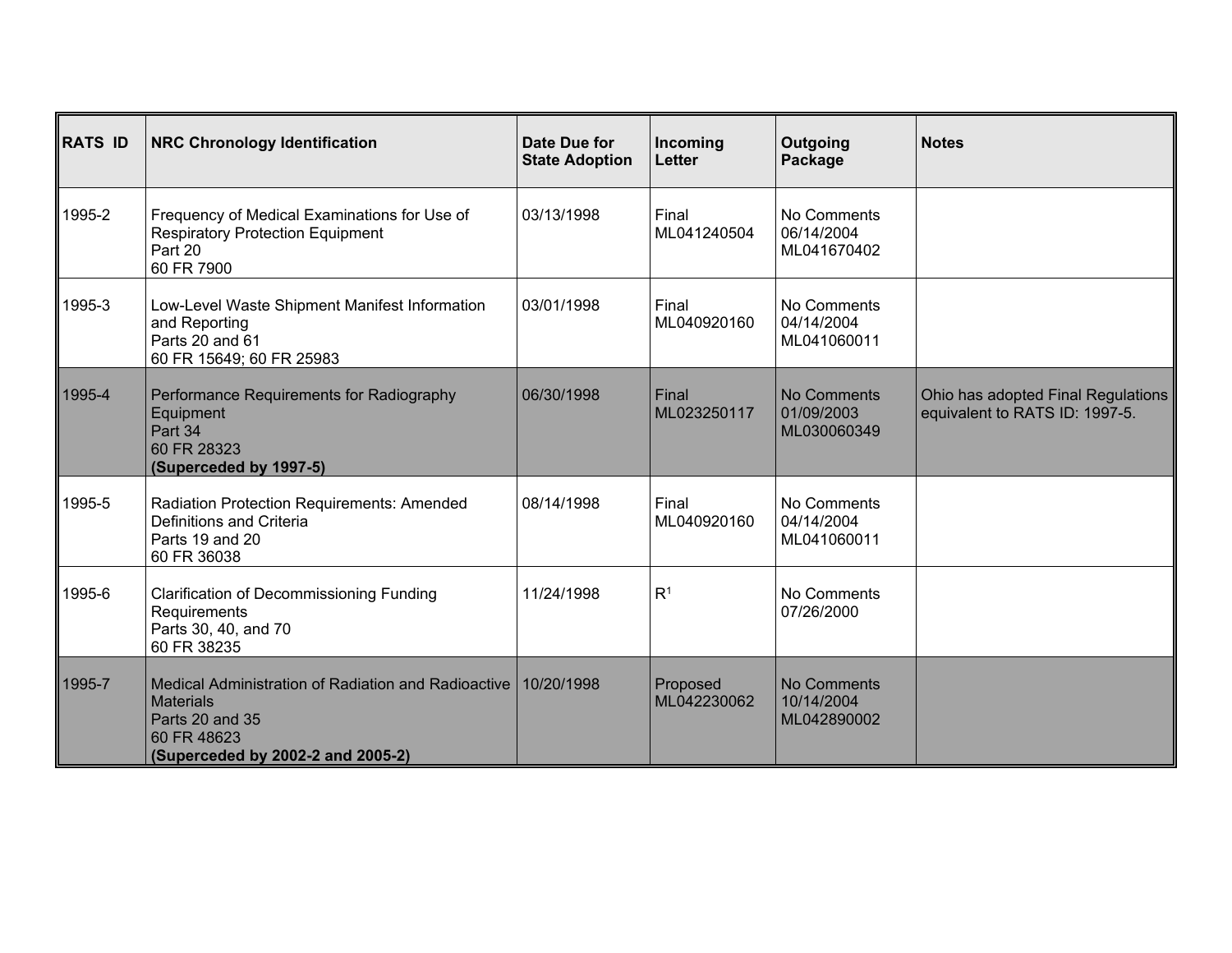| <b>RATS ID</b> | <b>NRC Chronology Identification</b>                                                                                                                   | Date Due for<br><b>State Adoption</b> | Incoming<br><b>Letter</b> | Outgoing<br>Package                      | <b>Notes</b>                                                         |
|----------------|--------------------------------------------------------------------------------------------------------------------------------------------------------|---------------------------------------|---------------------------|------------------------------------------|----------------------------------------------------------------------|
| 1996-1         | Compatibility with the International Atomic Energy<br>Agency<br>Part 71<br>60 FR 50248; 61 FR 28724<br>(Superceded by 2004-1)                          | 04/01/1999                            | <b>Not Required</b>       | <b>Not Required</b>                      | Ohio has adopted Final Regulations<br>equivalent to RATS ID: 2004-1. |
| 1996-2         | One Time Extension of Certain Byproduct, Source<br>and Special Nuclear Materials Licenses<br>Parts 30, 40, and 70<br>61 FR 1109                        | 02/15/1999                            | R <sup>1</sup>            | No Comments<br>07/26/2000                |                                                                      |
| 1996-3         | <b>Termination or Transfer of Licensed Activities:</b><br>Recordkeeping Requirements<br>Parts 20, 30, 40, 61, and 70<br>61 FR 24669                    | 06/17/1999                            | R <sup>1</sup>            | No Comments<br>07/26/2000                |                                                                      |
| 1997-1         | Resolution of Dual Regulation of Airborne Effluents<br>of Radioactive Materials; Clean Air Act<br>Part 20<br>61 FR 65120                               | 01/9/2000                             | Final<br>ML041900134      | No Comments<br>08/09/2004<br>ML042220269 |                                                                      |
| 1997-2         | Recognition of Agreement State Licenses in Areas<br>Under Exclusive Federal Jurisdiction Within an<br><b>Agreement State</b><br>Part 150<br>62 FR 1662 | 02/27/2000                            | Final<br>ML041240504      | No Comments<br>06/14/2004<br>ML041670402 |                                                                      |
| 1997-3         | Criteria for the Release of Individuals Administered<br>Radioactive Material<br>Parts 20 and 35<br>62 FR 4120                                          | 05/29/2000                            | R <sup>1</sup>            | No Comments<br>07/26/2000                |                                                                      |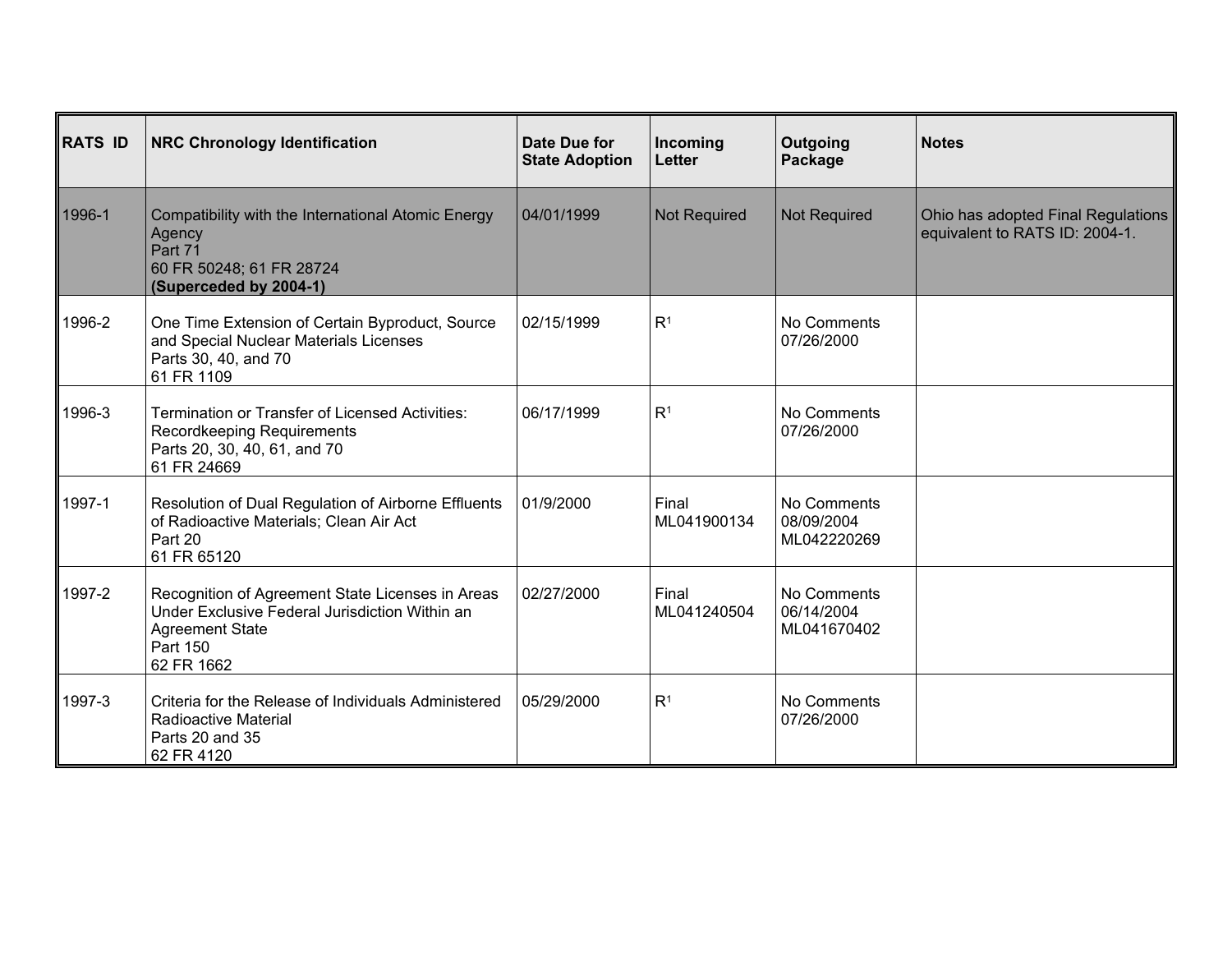| <b>RATS ID</b> | <b>NRC Chronology Identification</b>                                                                                                                          | Date Due for<br><b>State Adoption</b> | Incoming<br><b>Letter</b>                    | Outgoing<br>Package                      | <b>Notes</b>                                                                                                                                                                          |
|----------------|---------------------------------------------------------------------------------------------------------------------------------------------------------------|---------------------------------------|----------------------------------------------|------------------------------------------|---------------------------------------------------------------------------------------------------------------------------------------------------------------------------------------|
| 1997-4         | <b>Fissile Material Shipments and Exemptions</b><br>Part 71<br>62 FR 5907<br>(Superceded by 2004-1)                                                           | 02/10/2000                            | <b>Not Required</b>                          | <b>Not Required</b>                      | These regulation changes are not<br>required to be adopted for purposes<br>of Compatibility. (See STP-97-078)                                                                         |
| 1997-5         | Licenses for Industrial Radiography and Radiation<br>Safety Requirements for Industrial Radiography<br>Operations<br>Parts 30, 34, 71, and 150<br>62 FR 28947 | 06/27/2000                            | Final<br>ML083020271                         | No Comments<br>12/05/2008<br>ML083150069 |                                                                                                                                                                                       |
| 1997-6         | Radiological Criteria for License Termination<br>Parts 20, 30, 40, and 70<br>62 FR 39057                                                                      | 08/20/2000                            | Final                                        | No Comments<br>10/09/1998                |                                                                                                                                                                                       |
| 1997-7         | Exempt Distribution of a Radioactive Drug<br>Containing One Microcurie of Carbon-14 Urea<br>Part 30<br>62 FR 63634                                            | 01/02/2001                            | Final<br>ML041240504                         | No Comments<br>06/14/2004<br>ML041670402 |                                                                                                                                                                                       |
| 1998-1         | Deliberate Misconduct by Unlicensed Persons<br>Parts 30, 40, 61, 70, 71, and 150<br>63 FR 1890; 63 FR 13773                                                   | 02/12/2001                            | R <sup>1</sup><br>ML010380259<br>ML010870344 | No Comments<br>12/12/01<br>ML013530072   |                                                                                                                                                                                       |
| 1998-2         | Self-Guarantee of Decommissioning Funding by<br>Nonprofit and Non-Bond-Issuing Licensees<br>Parts 30, 40, and 70<br>63 FR 29535                               | 07/01/2001                            | Final                                        | <b>No Comments</b><br>10/09/1998         | These regulation changes are not<br>required to be adopted for purposes<br>of Compatibility.                                                                                          |
| 1998-3         | License Term for Medical Use Licenses<br>Part 35<br>63 FR 31604<br>(Superceded by 2002-2)                                                                     | 07/10/2001                            | <b>Not Required</b>                          | <b>Not Required</b>                      | These regulation changes are not<br>required to be adopted for purposes<br>of Compatibility. (See STP-98-074)<br>Ohio has adopted Final Regulations<br>equivalent to RATS ID: 2002-2. |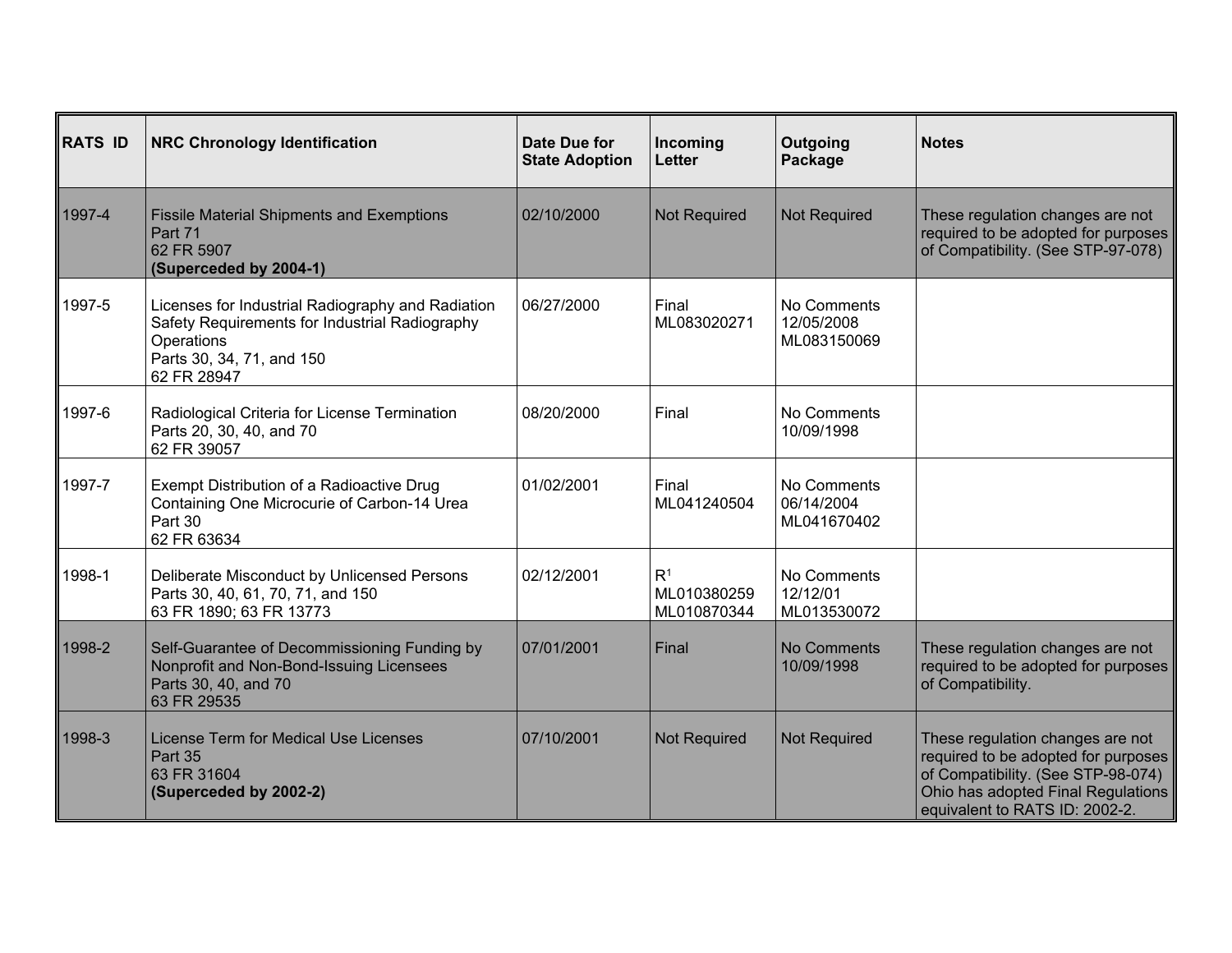| <b>RATS ID</b> | <b>NRC Chronology Identification</b>                                                                                                                                | Date Due for<br><b>State Adoption</b> | Incoming<br>Letter   | Outgoing<br>Package                      | <b>Notes</b>                                                                                 |
|----------------|---------------------------------------------------------------------------------------------------------------------------------------------------------------------|---------------------------------------|----------------------|------------------------------------------|----------------------------------------------------------------------------------------------|
| 1998-4         | Licenses for Industrial Radiography and Radiation<br>Safety Requirements for Industrial Radiographic<br>Operations<br>Part 34<br>63 FR 37059                        | 07/09/2001                            | Final<br>ML041240504 | No Comments<br>06/14/2004<br>ML041670402 |                                                                                              |
| 1998-5         | Minor Corrections, Clarifying Changes, and a Minor<br>Policy Change<br>Parts 20, 32, 35, 36, and 39<br>63 FR 39477; 63 FR 45393                                     | 10/26/2001                            | Final                | No Comments<br>10/09/1998                |                                                                                              |
| 1998-6         | Transfer for Disposal and Manifests: Minor<br><b>Technical Conforming Amendment</b><br>Part 20<br>63 FR 50127                                                       | 11/20/2001                            | Final<br>ML041900134 | No Comments<br>08/09/2004<br>ML042220269 |                                                                                              |
| 1999-1         | Radiological Criteria for License Termination of<br><b>Uranium Recovery Facilities</b><br>Part 40<br>64 FR 17506                                                    | 06/11/2002                            | Final<br>ML060580024 | No Comments<br>04/13/2006<br>ML061030457 |                                                                                              |
| 1999-2         | Requirements for Those Who Possess Certain<br>Industrial Devices Containing Byproduct Material to<br><b>Provide Requested Information</b><br>Part 31<br>64 FR 42269 | 10/04/2002                            | <b>Not Required</b>  | <b>Not Required</b>                      | These regulation changes are not<br>required to be adopted for purposes<br>of Compatibility. |
| 1999-3         | Respiratory Protection and Controls to Restrict<br>Internal Exposure<br>Part 20<br>64 FR 54543; 64 FR 55524                                                         | 02/02/2003                            | Final<br>ML040920160 | No Comments<br>04/14/2004<br>ML041060011 |                                                                                              |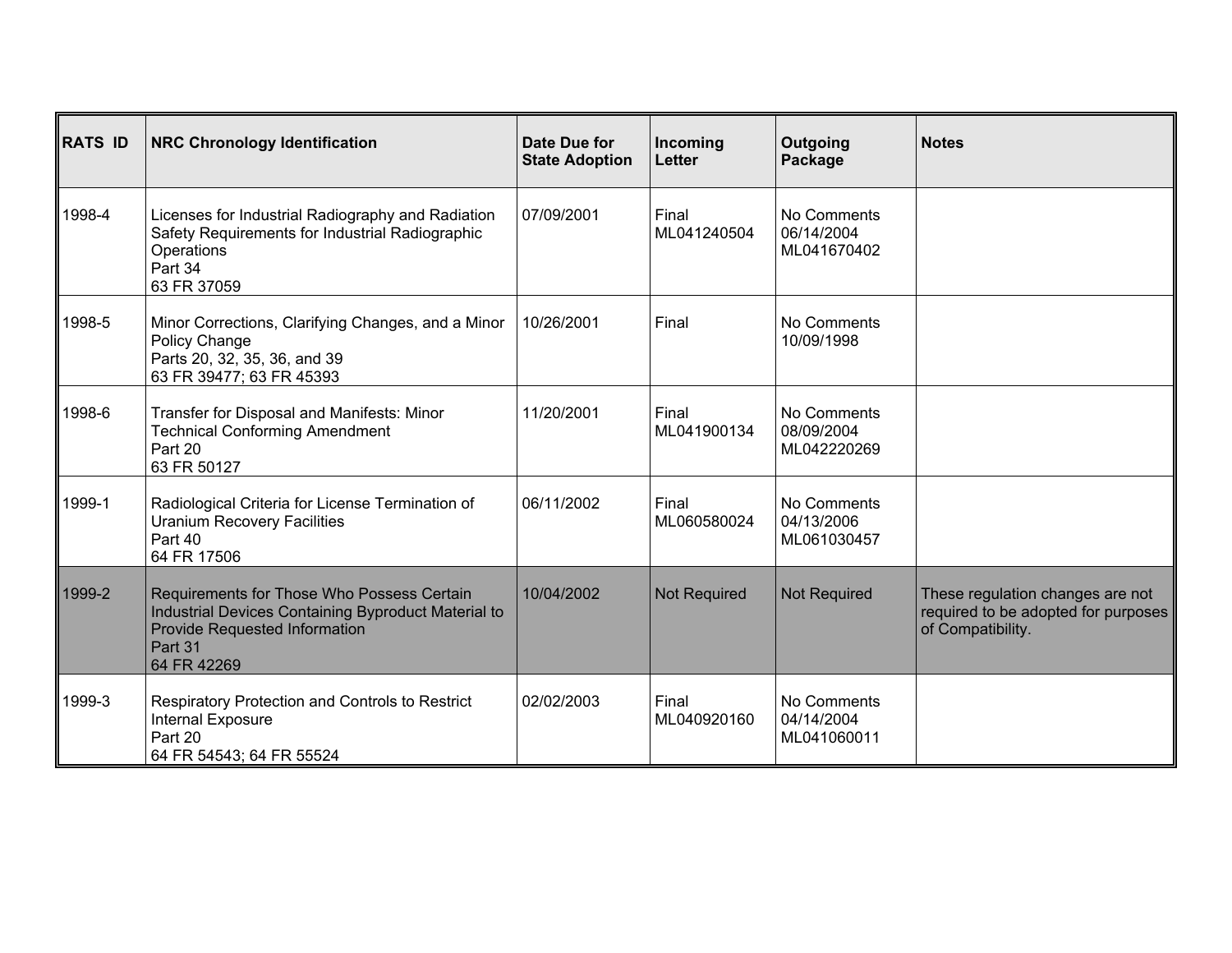| RATS ID | <b>NRC Chronology Identification</b>                                                                                                   | Date Due for<br><b>State Adoption</b> | Incoming<br><b>Letter</b> | Outgoing<br>Package                      | <b>Notes</b> |
|---------|----------------------------------------------------------------------------------------------------------------------------------------|---------------------------------------|---------------------------|------------------------------------------|--------------|
| ∥2000-1 | Energy Compensation Sources for Well Logging<br>and Other Regulatory Clarifications<br>Part 39<br>65 FR 20337                          | 05/17/2003                            | Final<br>ML023250117      | No Comments<br>01/09/2003<br>ML030060349 |              |
| 2000-2  | New Dosimetry Technology<br>Parts 34, 36, and 39<br>65 FR 63750                                                                        | 01/08/2004                            | Final<br>ML023250117      | No Comments<br>01/09/2003<br>ML030060349 |              |
| 2001-1  | Requirements for Certain Generally Licensed<br>Industrial Devices Containing Byproduct Material<br>Parts 30, 31, and 32<br>65 FR 79162 | 02/16/2004                            | Final<br>ML12361A139      | No Comments<br>02/06/2013<br>ML13011A272 |              |
| 2002-1  | Revision of the Skin Dose Limit<br>Part 20<br>67 FR 16298                                                                              | 04/05/2005                            | Final<br>ML061440106      | No Comments<br>06/08/2006<br>ML061590424 |              |
| 2002-2  | Medical Use of Byproduct Material<br>Parts 20, 32, and 35<br>67 FR 20249                                                               | 10/24/2005                            | Final<br>ML061440106      | No Comments<br>06/08/2006<br>ML061590424 |              |
| ∥2003-1 | <b>Financial Assurance for Materials Licensees</b><br>Parts 30, 40, and 70<br>68 FR 57327                                              | 12/03/2006                            | Final<br>ML090120129      | No Comments<br>02/06/2009<br>ML090150553 |              |
| ∥2004-1 | Compatibility With IAEA Transportation Safety<br>Standards and Other Transportation Safety<br>Amendments<br>Part 71<br>69 FR 3697      | 10/01/2007                            | Final<br>ML063170453      | No Comments<br>12/15/2006<br>ML063490049 |              |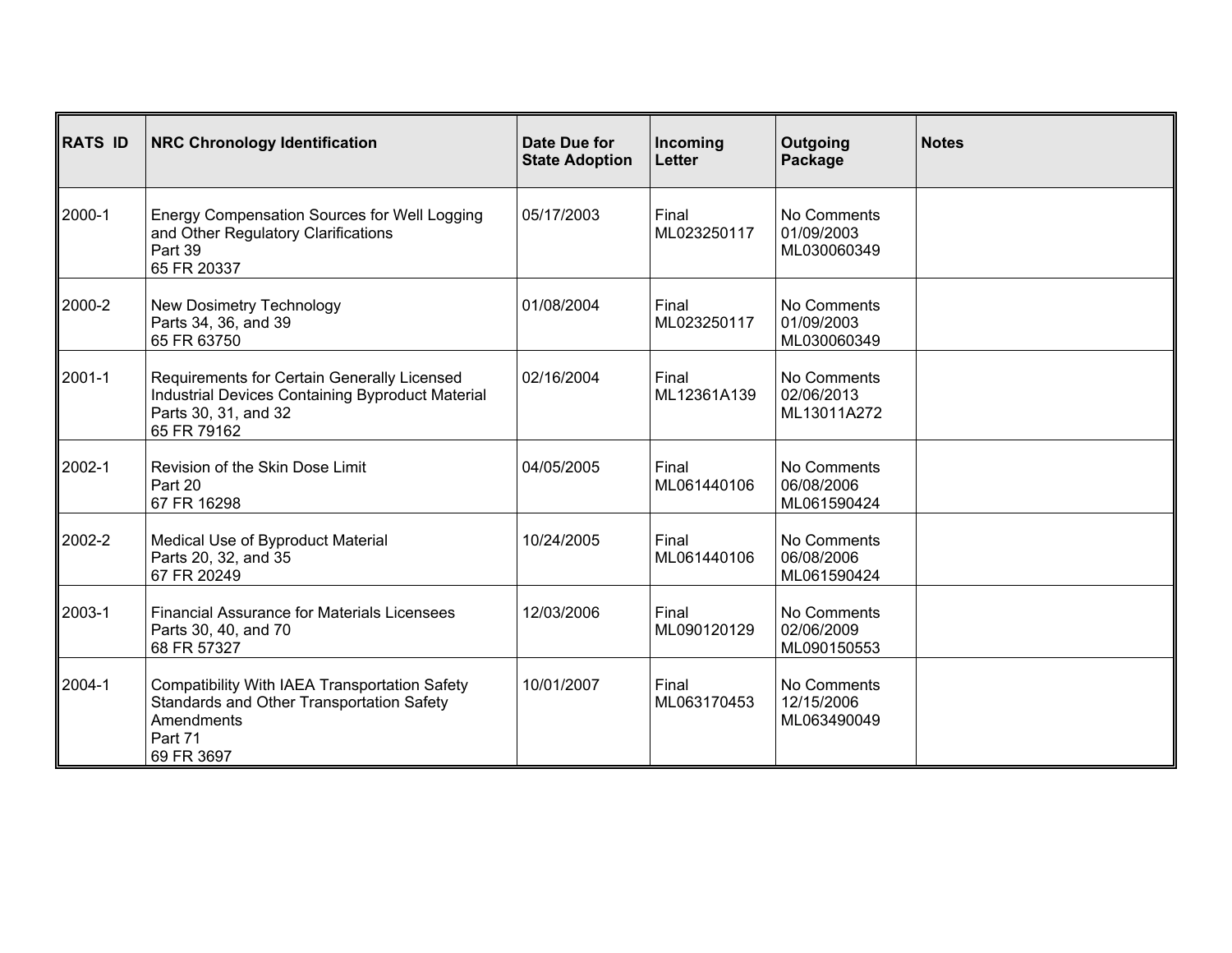| RATS ID | <b>NRC Chronology Identification</b>                                                                                           | Date Due for<br><b>State Adoption</b> | Incoming<br><b>Letter</b>           | Outgoing<br>Package                      | <b>Notes</b> |
|---------|--------------------------------------------------------------------------------------------------------------------------------|---------------------------------------|-------------------------------------|------------------------------------------|--------------|
| 2005-1  | Security Requirements for Portable Gauges<br><b>Containing Byproduct Material</b><br>Part 30<br>70 FR 2001                     | 07/11/2008                            | Final<br>ML071010099                | No Comments<br>04/25/2007<br>ML071150005 |              |
| 2005-2  | Medical Use of Byproduct Material - Recognition of<br><b>Specialty Boards</b><br>Part 35<br>70 FR 16336; 71 FR 1926            | 04/29/2008                            | Final<br>ML090120129                | No Comments<br>02/06/2009<br>ML090150553 |              |
| 2005-3  | Increased Controls for Risk-Significant Radioactive<br>Sources (NRC Order EA-05-090)<br>70 FR 72128                            | 12/01/2005                            | License<br>Condition<br>ML053120143 | No Comments<br>11/10/2005<br>ML053180026 |              |
| ∥2006-1 | <b>Minor Amendments</b><br>Parts 20, 30, 32, 35, 40, and 70<br>71 FR 15005                                                     | 03/27/2009                            | Final<br>ML103120326                | No Comments<br>01/12/2011<br>ML103360248 |              |
| 2006-2  | National Source Tracking System - Serialization<br>Requirements<br>Part 32 with reference to Part 20 Appendix E<br>71 FR 65685 | 02/06/2007                            | Final<br>ML083050030                | No Comments<br>12/18/2008<br>ML083400038 |              |
| 2006-3  | National Source Tracking System<br>Part 20<br>71 FR 65685, 72 FR 59162                                                         | 01/31/2009                            | Final<br>ML083050030                | No Comments<br>12/18/2008<br>ML083400038 |              |
| ∥2007-1 | Medical Use of Byproduct Material - Minor<br><b>Corrections and Clarifications</b><br>Parts 32 and 35<br>72 FR 45147, 54207    | 10/29/2010                            | Final<br>ML103120326                | No Comments<br>01/12/2011<br>ML103360248 |              |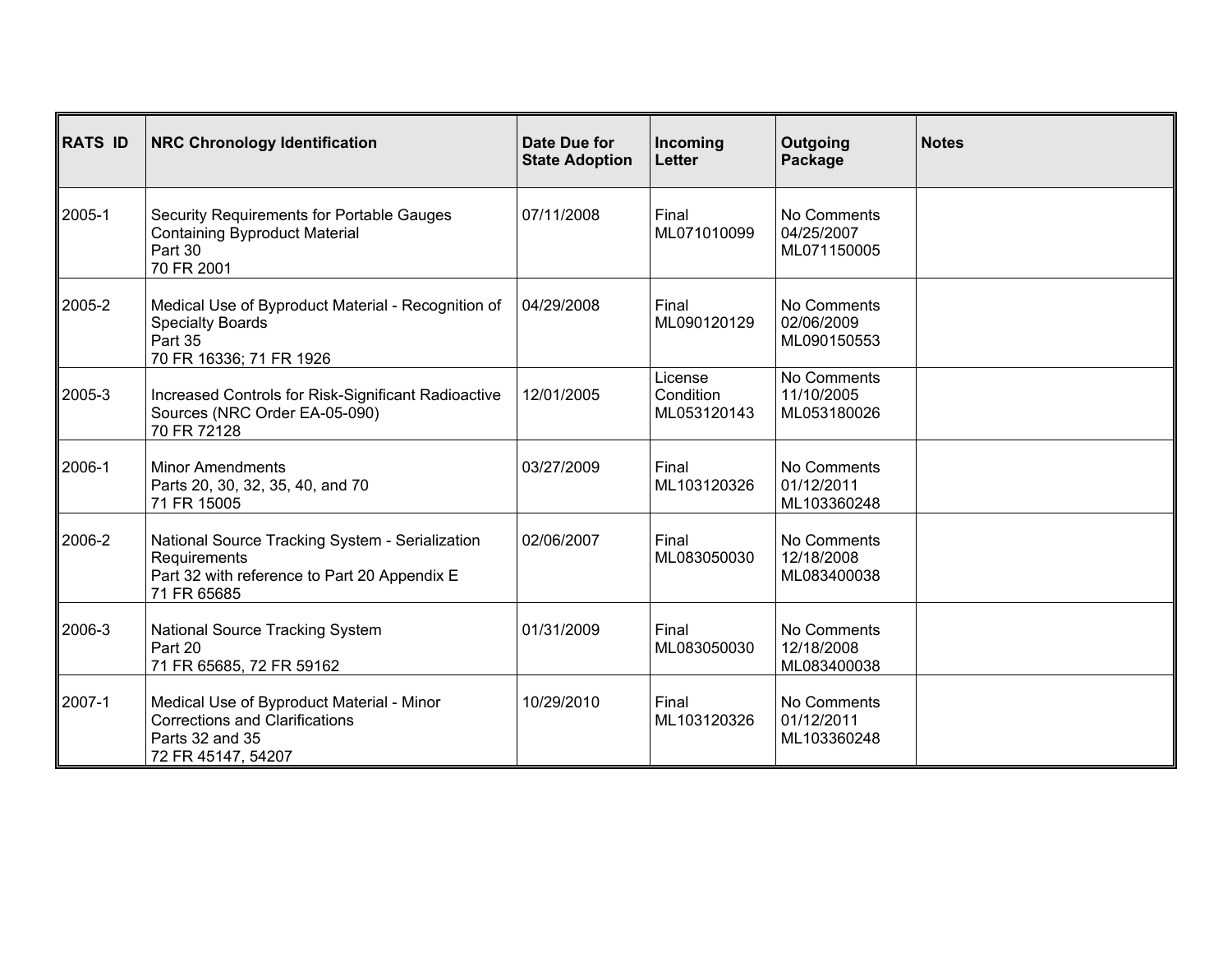| <b>RATS ID</b> | <b>NRC Chronology Identification</b>                                                                                                                                                         | Date Due for<br><b>State Adoption</b> | Incoming<br>Letter                  | Outgoing<br>Package                      | <b>Notes</b> |
|----------------|----------------------------------------------------------------------------------------------------------------------------------------------------------------------------------------------|---------------------------------------|-------------------------------------|------------------------------------------|--------------|
| 2007-2         | Exemptions From Licensing, General Licenses, and<br>Distribution of Byproduct Material: Licensing and<br><b>Reporting Requirements</b><br>Parts 30, 31, 32, and 150<br>72 FR 58473           | 12/17/2010                            | Final<br>ML091380031                | No Comments<br>07/02/2009<br>ML091600466 |              |
| 2007-3         | Requirements for Expanded Definition of Byproduct<br>Material<br>Parts 20, 30, 31, 32, 33, 35, 61, and 150<br>72 FR 55864                                                                    | 11/30/2010                            | R <sup>1</sup><br>ML120100267       | No Comments<br>02/21/2012<br>ML120370416 |              |
| 2007-4         | Order Imposing Fingerprinting Requirements and<br>Criminal History Records Check Requirements for<br>Unescorted Access to Certain Radioactive Material<br>NRC Order EA-07-305<br>72 FR 70901 | 06/05/2008                            | License<br>Condition<br>ML080460449 | No Comments<br>03/12/2008<br>ML080720077 |              |
| 2008-1         | Occupational Dose Records, Labeling Containers,<br>and Total Effective Dose Equivalent<br>Parts 19 and 20<br>72 FR 68043                                                                     | 02/15/2011                            | Final<br>ML091380048                | No Comments<br>07/07/2009<br>ML091600652 |              |
| 2009-1         | Medical Use of Byproduct Material - Authorized<br>User Clarification<br>Part 35<br>74 FR 33901                                                                                               | 09/28/2012                            | Final<br>ML120100267                | No Comments<br>02/21/2012<br>ML120370416 |              |
| 2011-1         | Decommissioning Planning<br>Parts 20, 30, 40, and 70<br>76 FR 35512                                                                                                                          | 12/17/2015                            | Final<br>ML13330A553                | No Comments<br>12/23/2013<br>ML13330A097 |              |
| 2011-2         | Licenses, Certifications, and Approvals for Materials<br>Licensees<br>Parts 30, 36, 39, 40, 70, and 150<br>76 FR 56951                                                                       | 11/14/2014                            | Final<br>ML13228A018                | No Comments<br>09/18/2013<br>ML13228A016 |              |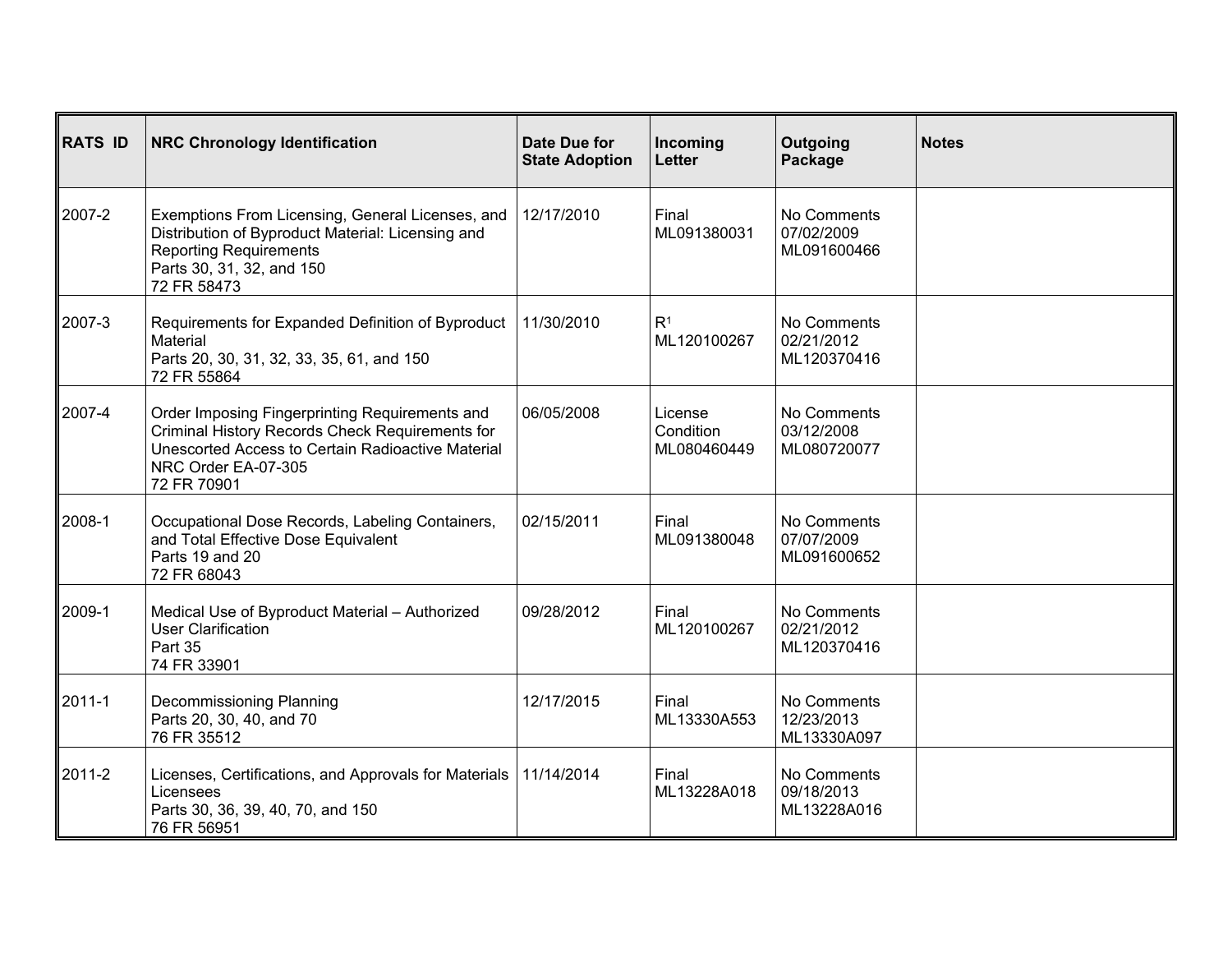| RATS ID | <b>NRC Chronology Identification</b>                                                                                            | Date Due for<br><b>State Adoption</b> | Incoming<br><b>Letter</b>           | Outgoing<br>Package                       | <b>Notes</b> |
|---------|---------------------------------------------------------------------------------------------------------------------------------|---------------------------------------|-------------------------------------|-------------------------------------------|--------------|
| ∥2012-1 | <b>Change of Compatibility</b><br>Parts 31.5 and 31.6<br>(See RATS ID: 2001-1 for Rule text)<br>77 FR 3640                      | 01/25/2015                            | Final<br>ML12361A139                | No Comments<br>02/06/2013<br>ML13011A272  |              |
| 2012-2  | Advance Notification to Native American Tribes of<br>Transportation of Certain Types of Nuclear Waste<br>Part 71<br>77 FR 34194 | 08/10/2015                            | Final<br>ML12361A139                | No Comments<br>02/06/2013<br>ML13011A272  |              |
| 2012-3  | <b>Technical Corrections</b><br>Parts 30, 34, 40, and 71<br>77 FR 39899                                                         | 08/06/2015                            | Proposed<br>ML14352A073             | No Comments<br>01/16/2015<br>ML14352A062  |              |
|         |                                                                                                                                 |                                       | Final<br>ML15176A551                | No Comments<br>07/23/2015<br>ML15176A515  |              |
| ∥2012-4 | Requirements for Distribution of Byproduct Material<br>Parts 30, 31, 32, 40, and 70<br>77 FR 43666                              | 10/23/2015                            | Proposed<br>ML15097A046             | No Comments<br>05/04/2015<br>ML15097A044  |              |
|         |                                                                                                                                 |                                       | Final<br>ML15314A591                | Comment<br>12/9/2015<br>ML15314A562       |              |
|         |                                                                                                                                 |                                       | <b>Revised Final</b><br>ML17173A405 | No Comments<br>06/27/2017<br>ML17173A404  |              |
| 2013-1  | Physical Protection of Byproduct Material<br>Parts 20, 30, 32, 33, 34, 35, 36, 37, 39, and 71<br>78 FR 16922                    | 03/19/2016                            | Final<br>ML14161A337                | No Comments<br>07/30/2014<br>ML14157A0700 |              |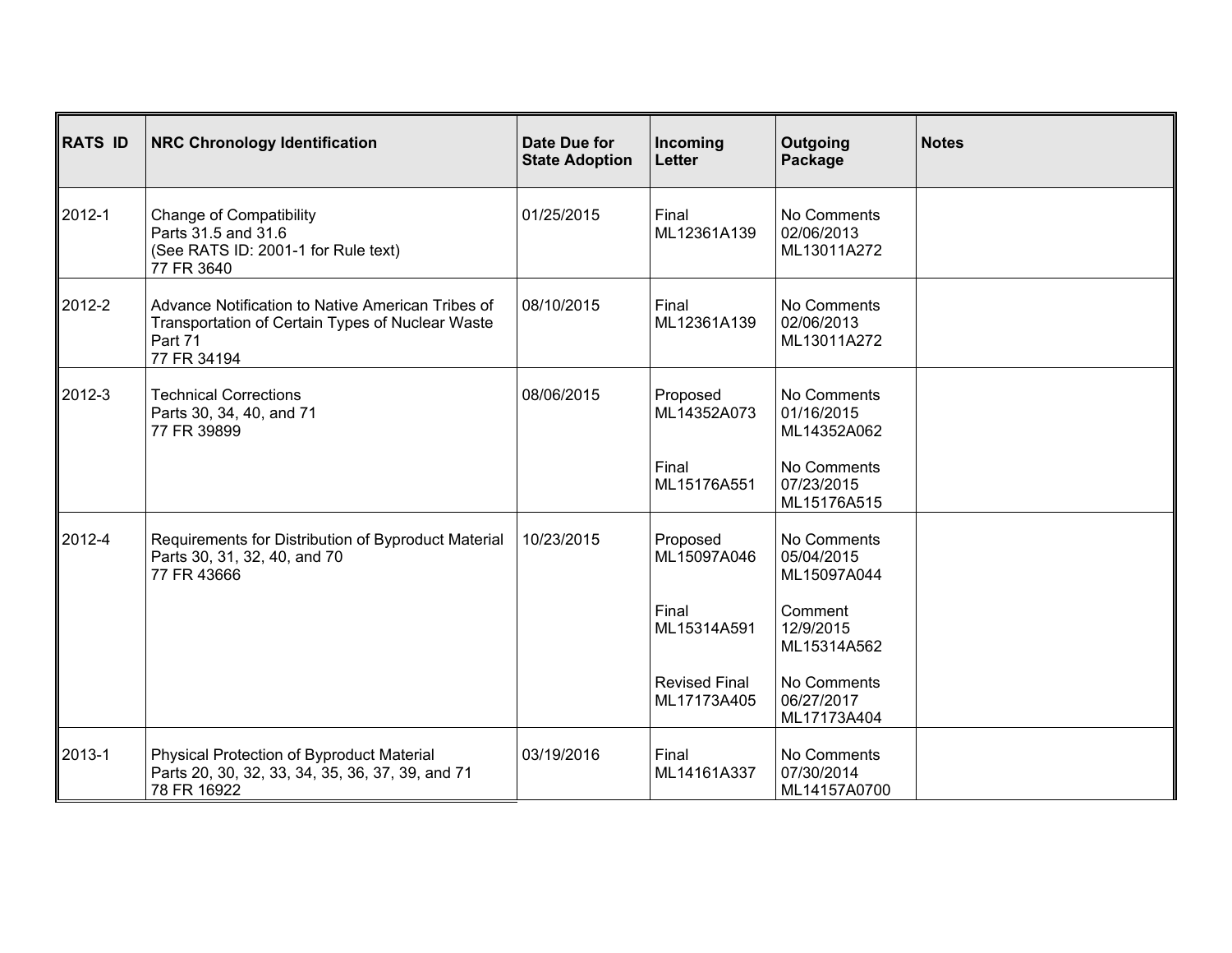| <b>RATS ID</b> | <b>NRC Chronology Identification</b>                                                                                               | Date Due for<br><b>State Adoption</b> | Incoming<br><b>Letter</b>           | Outgoing<br>Package                      | <b>Notes</b>               |
|----------------|------------------------------------------------------------------------------------------------------------------------------------|---------------------------------------|-------------------------------------|------------------------------------------|----------------------------|
| 2013-2         | Distribution of Source Material to Exempt Persons<br>and to General Licensees and Revision of General<br>License and Exemptions    | 08/27/2016                            | Proposed<br>ML15091A243             | No Comments<br>04/28/2015<br>ML15091A235 |                            |
|                | Parts 30, 40, and 70<br>78 FR 32310                                                                                                |                                       | Final<br>ML15355A134                | Comment<br>01/13/2016<br>ML15355A129     |                            |
|                |                                                                                                                                    |                                       | Final<br>ML16015A278                | Comment<br>02/04/2016<br>ML16015A270     | Request to rescind comment |
|                |                                                                                                                                    |                                       | <b>Revised Final</b><br>ML18340A292 | No Comment<br>12/19/2018<br>ML18340A291  |                            |
| 2015-1         | Domestic Licensing of Special Nuclear Material -<br>Written Reports and Clarifying Amendments<br>Part 70<br>79 FR 57721, 80 FR 143 | 01/26/2018                            | Proposed<br>ML15336A030             | No Comments<br>12/15/2015<br>ML15336A029 |                            |
|                |                                                                                                                                    |                                       | Final<br>ML16137A688                | No Comments<br>08/26/2016<br>ML16137A662 |                            |
| 2015-2         | Safeguards Information - Modified Handling<br>Categorization, Change for Materials Facilities<br>Parts 30, 37, 73, and 150         | 01/28/2018                            | Proposed<br>ML15181A443             | No Comments<br>07/21/2015<br>ML15181A434 |                            |
|                | 79 FR 58664, 80 FR 3865                                                                                                            |                                       | Final<br>ML15327A068                | No Comments<br>12/10/2015<br>ML15327A060 |                            |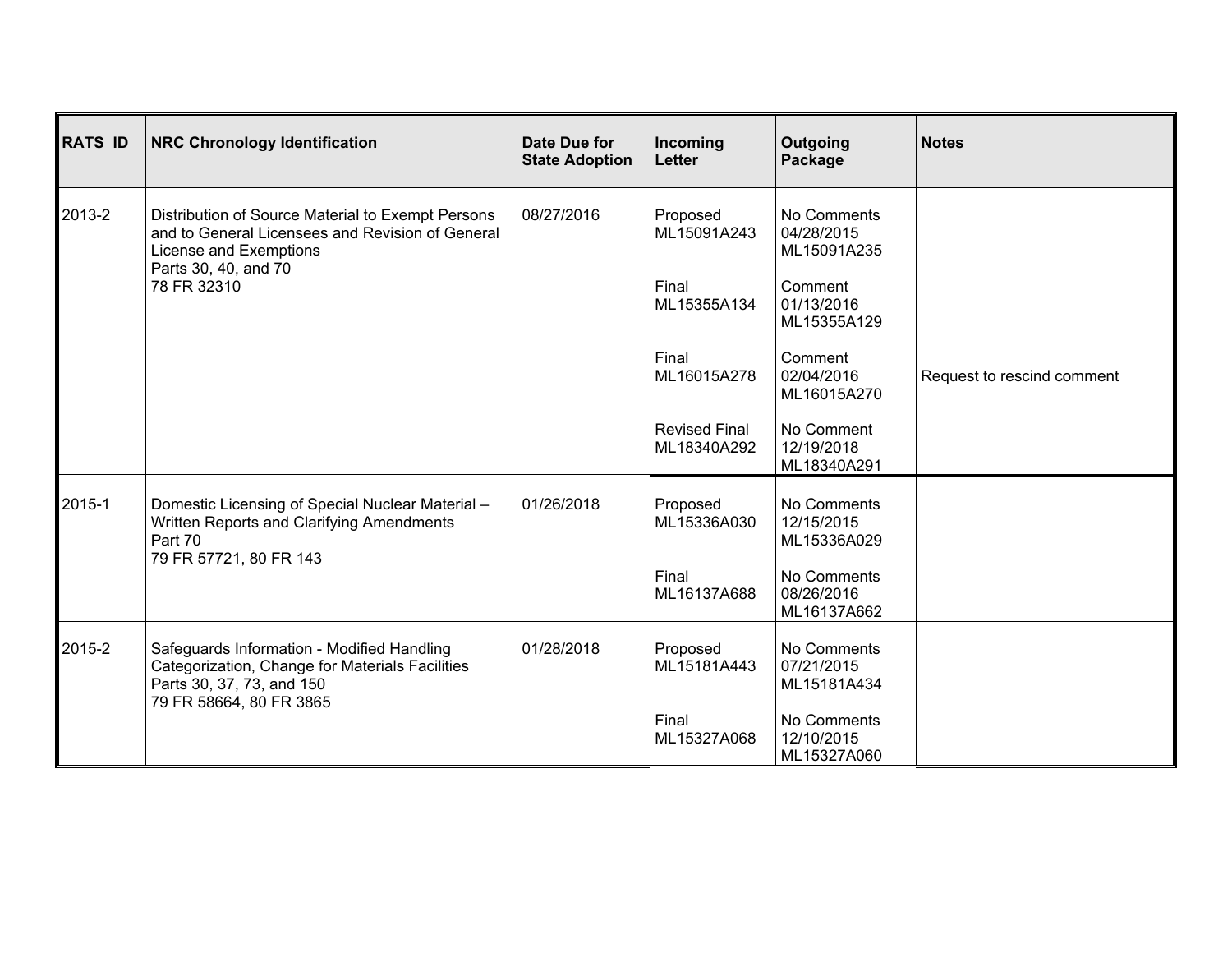| <b>RATS ID</b> | <b>NRC Chronology Identification</b>                                                                                                                                         | Date Due for<br><b>State Adoption</b>                      | Incoming<br>Letter      | Outgoing<br>Package                      | <b>Notes</b> |
|----------------|------------------------------------------------------------------------------------------------------------------------------------------------------------------------------|------------------------------------------------------------|-------------------------|------------------------------------------|--------------|
| 2015-3         | Revisions to Transportation Safety Requirements<br>and Harmonization with International Atomic Energy<br><b>Agency Transportation Requirements</b><br>Part 71<br>80 FR 33987 | 07/13/2018<br>*extended to<br>08/15/2020<br>See STC 17-060 | Proposed<br>ML17290A052 | Comments<br>11/28/2017<br>ML17290A051    |              |
|                |                                                                                                                                                                              |                                                            | Final<br>ML18116A476    | No Comments<br>06/06/2018<br>ML18116A460 |              |
| 2015-4         | <b>Miscellaneous Corrections</b><br>Parts 37 and 40<br>80 FR 45841                                                                                                           | 09/02/2018                                                 | Proposed<br>ML15308A488 | No Comments<br>11/25/2015<br>ML15308A487 |              |
|                |                                                                                                                                                                              |                                                            | Final<br>ML16137A688    | No Comments<br>06/13/16<br>ML16145A404   |              |
| 2015-5         | <b>Miscellaneous Corrections</b><br>Parts 19, 20, 30, 32, 37, 40, 61, 70, 71, and 150<br>80 FR 74974                                                                         | 12/31/2018                                                 | Proposed<br>ML17290A052 | No Comments<br>11/28/2017<br>ML17290A051 |              |
|                |                                                                                                                                                                              |                                                            | Final<br>ML18116A484    | No Comments<br>06/06/2018<br>ML18116A460 |              |
| 2018-1         | Medical Use of Byproduct Material - Medical Event<br>Definitions, Training and Experience, and Clarifying<br>Amendments, 10 CFR Parts 30, 32 and 35                          | 01/14/2022                                                 | Proposed<br>ML19260D930 | Comments<br>10/17/2019<br>ML19260D902    |              |
|                |                                                                                                                                                                              |                                                            | Final<br>ML21060A995    | No Comments<br>03/25/2021<br>ML21057A289 |              |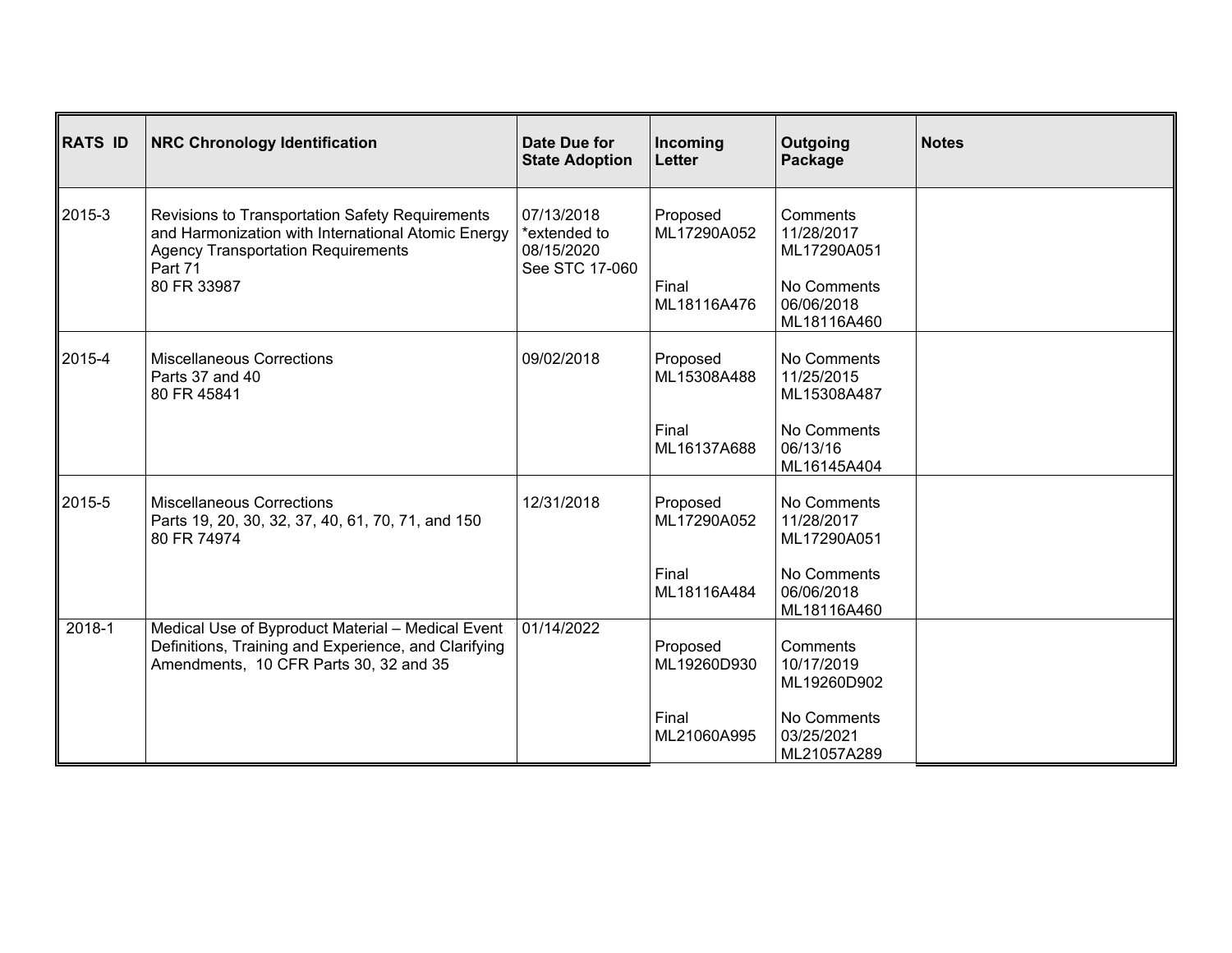| RATS ID | <b>NRC Chronology Identification</b>                                                                                                   | Date Due for<br><b>State Adoption</b> | Incoming<br>Letter      | Outgoing<br>Package                      | <b>Notes</b> |
|---------|----------------------------------------------------------------------------------------------------------------------------------------|---------------------------------------|-------------------------|------------------------------------------|--------------|
| 2018-2  | Miscellaneous Corrections -<br><b>Organizational Changes</b><br>10 CFR Parts 37, 40. 70 and 71                                         | 12/21/2021                            | Proposed<br>ML19302F222 | No Comments<br>11/21/2019<br>ML19302F217 |              |
|         |                                                                                                                                        |                                       | Final<br>ML21060B218    | No Comments<br>03/25/2021<br>ML21057A289 |              |
| 2018-3  | <b>Miscellaneous Corrections</b><br>10 CFR Parts 1, 2, 34, 37, 50, 71, 73, and 140                                                     | 07/30/2022                            | Proposed<br>ML21279040  | No Comments<br>10/12/2021<br>ML21279A031 |              |
| 2019-1  | <b>Miscellaneous Corrections</b><br>10 CFR Parts 2, 21, 37, 50, 52, 73, and 110                                                        | 12/18/2022                            | Proposed<br>ML21279A064 | No Comments<br>10/12/2021<br>ML21279A031 |              |
| ∥2019-2 | Organizational Changes and Conforming<br>Amendments<br>10 CFR Parts 1, 2, 37, 40, 50, 51, 52, 55, 71, 72,<br>73, 74, 100, 140, and 150 | 12/30/2022                            | Proposed<br>ML20006E967 | No Comments<br>01/21/2020<br>ML20006E878 |              |
|         |                                                                                                                                        |                                       | Final<br>ML21060B234    | No Comments<br>03/25/2021<br>ML21057A289 |              |
| *2020-1 | <b>Individual Monitoring Devices</b><br>10 CFR Parts 34, 36, and 39                                                                    | 06/16/2023                            | Proposed<br>ML21119A344 | No Comments<br>07/28/2021<br>ML21119A340 |              |
|         |                                                                                                                                        |                                       | Final<br>ML22151A208    | No Comments<br>06/02/2022<br>ML22151A201 |              |
| 2020-2  | Social Security Number Fraud Prevention<br>10 CFR Parts 9 and 35                                                                       | 08/17/2023                            |                         |                                          |              |